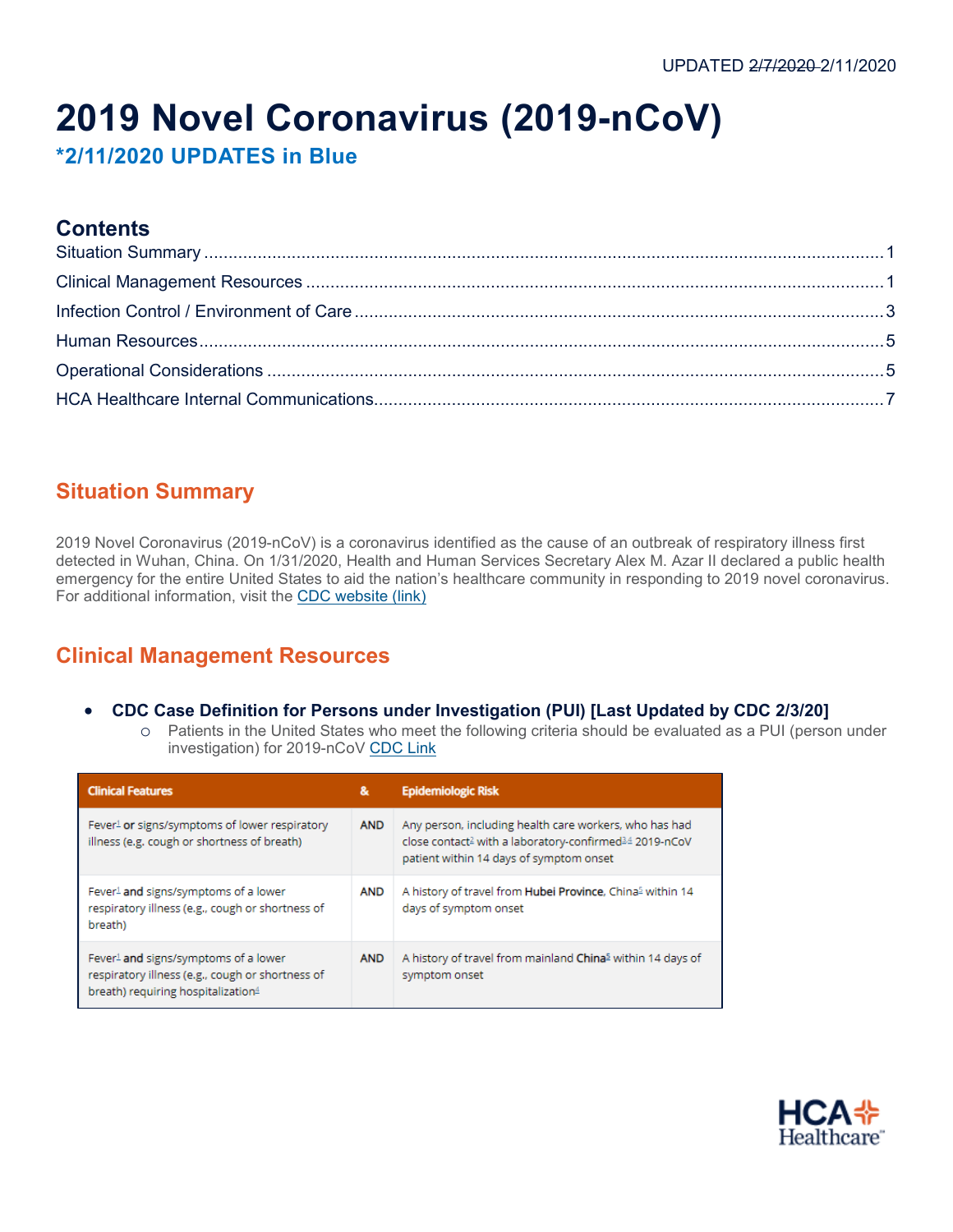### • **CDC Flowchart to Identify and Assess 2019-nCoV [Last Updated by CDC 2/1/2020]**

o For the evaluation of patients who may be ill with or who may have been exposed to 2019-nCoV [CDC](http://connect.medcity.net/documents/403590410/427196028/2019-nCoV-identify-assess-flowchart-2020-02-01-508.pdf/69c13058-8c04-4079-4561-7c24ca892e30)  [Link](http://connect.medcity.net/documents/403590410/427196028/2019-nCoV-identify-assess-flowchart-2020-02-01-508.pdf/69c13058-8c04-4079-4561-7c24ca892e30)

|                                                                                                                                                   |                                                                                                                                                                  | <b>Identify</b><br>if in the past 14 days since first onset of symptoms a history of either              |                                                                           |  |  |  |  |  |
|---------------------------------------------------------------------------------------------------------------------------------------------------|------------------------------------------------------------------------------------------------------------------------------------------------------------------|----------------------------------------------------------------------------------------------------------|---------------------------------------------------------------------------|--|--|--|--|--|
|                                                                                                                                                   | <b>Travel to China</b>                                                                                                                                           | OR                                                                                                       | <b>Close contact with</b><br>a person known to have<br>2019-nCoV illness* |  |  |  |  |  |
| Β.                                                                                                                                                |                                                                                                                                                                  | <b>AND the person has</b><br>Fever or symptoms of lower respiratory illness                              |                                                                           |  |  |  |  |  |
|                                                                                                                                                   |                                                                                                                                                                  | (e.g., cough or shortness of breath)                                                                     |                                                                           |  |  |  |  |  |
| if both exposure and illness are present                                                                                                          |                                                                                                                                                                  |                                                                                                          |                                                                           |  |  |  |  |  |
|                                                                                                                                                   |                                                                                                                                                                  | <b>Isolate</b>                                                                                           |                                                                           |  |  |  |  |  |
| - Place facemask on patient<br>. Isolate the patient in a private room or a separate area<br>Wear appropriate personal protective equipment (PPE) |                                                                                                                                                                  |                                                                                                          |                                                                           |  |  |  |  |  |
|                                                                                                                                                   |                                                                                                                                                                  | <b>Assess clinical status</b>                                                                            |                                                                           |  |  |  |  |  |
| 2.                                                                                                                                                | <b>EXAM</b>                                                                                                                                                      | Is fever present?<br>Subjective?<br>Measured? "C/F                                                       | Is respiratory illness present?<br>Cough?<br>Shortness of breath?         |  |  |  |  |  |
|                                                                                                                                                   |                                                                                                                                                                  | Inform                                                                                                   |                                                                           |  |  |  |  |  |
| 3.                                                                                                                                                | - Contact health department to report at-risk patients and their clinical status<br>Assess need to collect specimens to test for 2019-nCoV<br>Decide disposition |                                                                                                          |                                                                           |  |  |  |  |  |
|                                                                                                                                                   |                                                                                                                                                                  | If discharged to home                                                                                    |                                                                           |  |  |  |  |  |
|                                                                                                                                                   |                                                                                                                                                                  | <b>Instruct patient</b><br>As needed depending on severity of illness and health department consultation |                                                                           |  |  |  |  |  |
| · Home care guidance<br>Home isolation guidance                                                                                                   |                                                                                                                                                                  |                                                                                                          |                                                                           |  |  |  |  |  |
|                                                                                                                                                   |                                                                                                                                                                  | <b>Advise patient</b><br>If the patient develops new or worsening fever or respiratory illness           |                                                                           |  |  |  |  |  |
| · Call clinic to determine if reevaluation is needed<br>. If reevaluation is needed call ahead and wear facemask                                  |                                                                                                                                                                  |                                                                                                          |                                                                           |  |  |  |  |  |

### • **HCA Healthcare Interim Guidance for PUI [Effective 2/1/2020]**

o HCA-created checklist for navigating PUI through various presentation settings (e.x. Physician Practice, Transfer Center, Direct Admit) [Atlas Link](https://connect.medcity.net/documents/403590410/427196028/Interim+Guidance+for+Coronavirus+PUI+Patients+2_6_20.pdf/cf6561a9-c48f-e437-8376-3a3c37f14501)

| <b>Presentation</b><br><b>Setting</b>                                                                 | <b>Early Screening/</b><br><b>Identification</b>                                                                                                                                                                                                                                                                 | <b>Patient Management Disposition</b><br><b>Based on Clinical Evaluation</b>                                                                                                                                                                                                                                                                          | <b>Healthcare Personnel Actions</b>                                                                                                                                                                                                                                                                                                                                                                                                                                                                                                                                                                                                                                                                                                                                                                                                                                                                                                                                                                                                                                                              |
|-------------------------------------------------------------------------------------------------------|------------------------------------------------------------------------------------------------------------------------------------------------------------------------------------------------------------------------------------------------------------------------------------------------------------------|-------------------------------------------------------------------------------------------------------------------------------------------------------------------------------------------------------------------------------------------------------------------------------------------------------------------------------------------------------|--------------------------------------------------------------------------------------------------------------------------------------------------------------------------------------------------------------------------------------------------------------------------------------------------------------------------------------------------------------------------------------------------------------------------------------------------------------------------------------------------------------------------------------------------------------------------------------------------------------------------------------------------------------------------------------------------------------------------------------------------------------------------------------------------------------------------------------------------------------------------------------------------------------------------------------------------------------------------------------------------------------------------------------------------------------------------------------------------|
| Outpatient Clinic<br>Physician Practice<br><b>Urgent Care</b><br>Ambulatory Surgery<br><b>Centers</b> | Assess for recent travel to China (14<br>days) AND ILI signs and symptoms<br>Use current process (EHR or paper forms)                                                                                                                                                                                            | For patients who are discharged to home, send with<br>care instructions CDC Interim Guidelines for Home<br>Care (Link)<br>-OR-<br>Requires transfer to higher level of care (Emergency<br>Room or Direct Inpatient Admit)                                                                                                                             | $\Box$<br>Place surgical face mask on patient until sent home or until isolated and throughout any transfers<br>$\Box$<br>Contain/isolate patient in negative pressure (preferred) or patient exam room<br>$\Box$<br>Manage family members with patient in cohort<br>۰<br>Follow Airborne AND Standard precautions (if possible) OR Droplet AND Contact AND Standard precautions<br>$\Box$<br>Dedicate care equipment (where possible)<br>Β<br>Activate facility response plan<br>Contact local or state Department of Health<br>$\Box$<br>Report to Code Ready<br>$\Box$<br>If transferring to higher level of care, contact receiving facility<br>a<br>Escalate to Division Leadership (DCMO, DCNE, DVPO, DLIP)                                                                                                                                                                                                                                                                                                                                                                                |
| <b>Transfer Center</b>                                                                                | Obtain patient history                                                                                                                                                                                                                                                                                           | Coordinate transfer                                                                                                                                                                                                                                                                                                                                   | $\Box$<br>Communicate case to healthcare teams at receiving facility                                                                                                                                                                                                                                                                                                                                                                                                                                                                                                                                                                                                                                                                                                                                                                                                                                                                                                                                                                                                                             |
| Emergency Room                                                                                        | Perform First Point of Contact screening<br>process in EHR on all patients.<br>Use screening to identify patients at risk<br>for:<br>. recent travel to China (14 days)<br>Influenza like illness (ILI) signs<br>$\bullet$<br>and symptoms<br>Follow facility policy and Infection<br><b>Prevention Guidance</b> | For patients who are discharged to home, send with<br>care instructions CDC Interim Guidelines for Home<br>Care (Link)<br>JOR.<br>Transferred out of facility- communicate to Transfer<br>Center/receiving hospital patient status<br>JOR.<br>Admitted to facility- communicate to receiving caregiver<br>that is under investigation for Coronavirus | If patient screens positive for travel and ILI symptoms:<br>в<br>Place surgical face mask on patient until isolated and throughout any intra-hospital transfers<br>$\Box$<br>Contain/isolate patient in negative pressure (preferred) or patient exam room<br>$\Box$<br>Cohort family members with patient<br>ō<br>Follow Airborne precautions (if possible) OR Droplet AND Contact AND Standard precautions<br>$\Box$<br>Assign 1:1 care where possible. Enhance daily & shift communication.<br>$\Box$<br>Recommend assigning patient safety attendant to ensure appropriate PPE usage<br>o<br>Dedicate care equipment (where possible)<br>$\Box$<br>Activate facility response plan for infectious disease (consult Infection Prevention team)<br>$\Box$<br>Contact local or state Department of Health<br>ō<br>Report to Code Ready (follow current facility process for entering information into Code Ready)<br>$\Box$<br>If transferring patient, ensure Transfer Center and receiving facility are aware of status<br>$\Box$<br>Escalate to Division Leadership (DCMO, DCNE, DVPO, DLIP) |
| <b>Direct Admission</b>                                                                               | Perform First Point of Contact screening<br>process in EHR on all patients.<br>Use screening to identify patients at risk<br>for:<br>. recent travel to China (14 days)<br>· Influenza like illness (ILI) signs<br>and symptoms<br>Follow facility policy and Infection<br>Prevention Guidance                   | Coordinate care with facility EEOC.<br>C Suite, and Infection Prevention Teams                                                                                                                                                                                                                                                                        | $\Box$<br>Place surgical face mask on patient until isolated and throughout any intra-hospital transfers<br>$\Box$<br>Contain/isolate patient in negative pressure room<br>$\Box$<br>Manage family members with patient in cohort. Limit visitors<br>$\Box$<br>Follow Airborne AND Contact AND Standard precautions<br>$\Box$<br>Assign 1:1 care where possible. Enhance daily and shift to shift communication.<br>$\Box$<br>Recommend assigning patient safety attendant to ensure appropriate PPE usage<br>$\Box$<br>Dedicate care equipment (where possible)<br>$\Box$<br>Communicate risk to inpatient receiving units and procedural/diagnostic service areas<br>ō<br>Activate facility response plan<br>$\Box$<br>Contact local or state Department of Health<br>$\Box$<br>Report to Code Ready<br>ö<br>Escalate to Division Leadership (DCMO, DCNE, DVPQ, DLIP)                                                                                                                                                                                                                          |
| <b>Acute Inpatient Care</b>                                                                           | Follow facility policy and Infection<br><b>Prevention Guidance</b>                                                                                                                                                                                                                                               | Coordinate care with facility EEOC.<br>C Suite, and Infection Prevention Teams                                                                                                                                                                                                                                                                        | $\Box$<br>Place surgical face mask on patient until isolated and throughout any intra-hospital transfers<br>$\Box$<br>Contain/isolate patient in negative pressure room<br>Β<br>Manage family members with patient in cohort. Limit visitors<br>Follow Airborne AND Contact AND Standard precautions<br>$\Box$<br>Assign 1:1 care where possible. Enhance daily and shift to shift communication.<br>Β<br>Recommend assigning patient safety attendant to ensure appropriate PPE usage<br>Dedicate care equipment (where possible)<br>$\Box$<br>Communicate risk to inpatient receiving units and procedural/diagnostic service areas<br>$\Box$<br>Activate facility response plan<br>$\Box$<br>Contact local or state Department of Health<br>$\Box$<br>Report to Code Ready<br>$\Box$<br>Escalate to Division Leadership (DCMO, DCNE, DVPQ, DLIP)                                                                                                                                                                                                                                              |

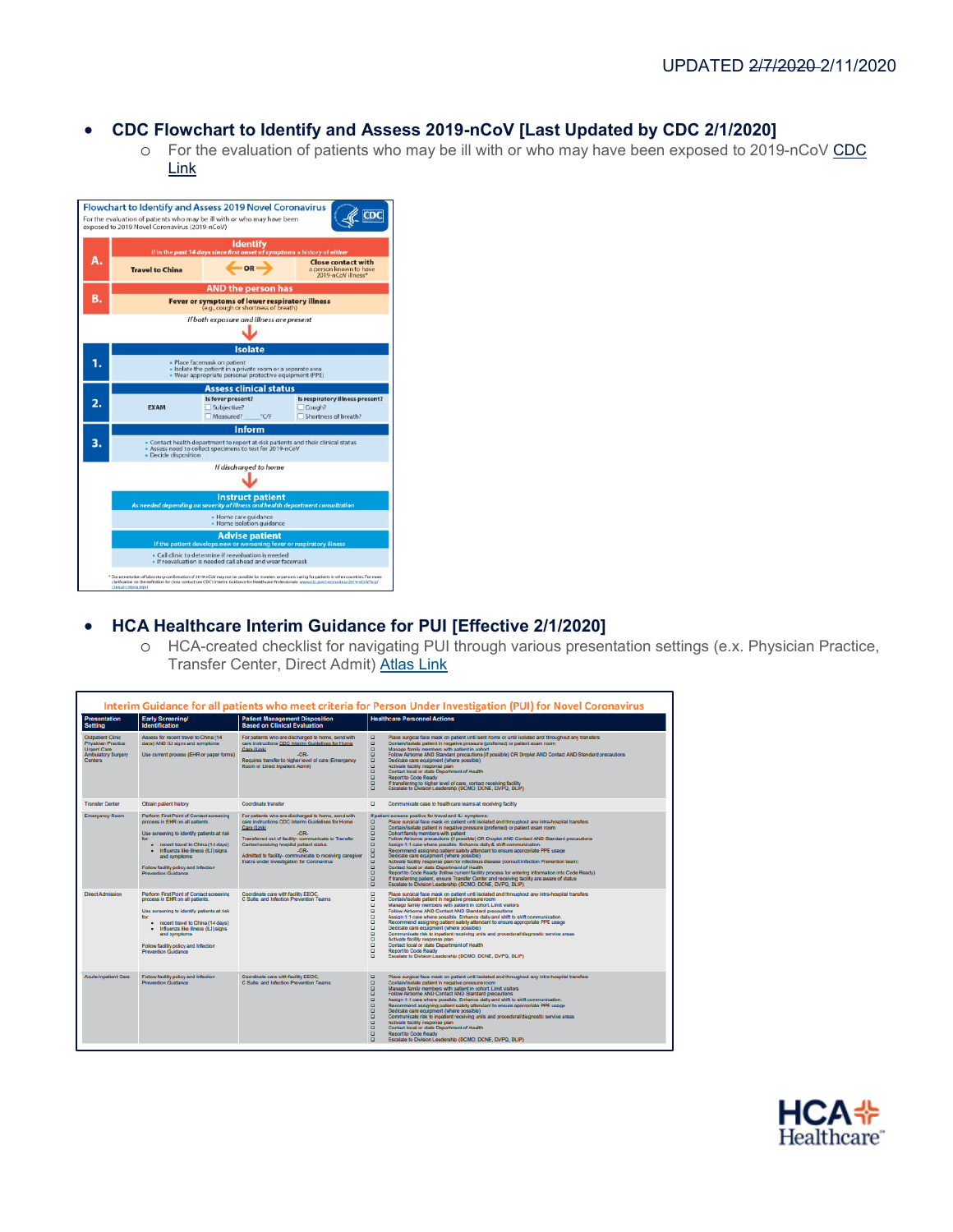- **CDC Interim United States Guidance for Risk Assessment and Management of potential PUI [Effective 2/3/2020]**
	- o Outlines Exposure Risk Categories and recommendations for management by risk level and symptoms [CDC Link](https://www.cdc.gov/coronavirus/2019-ncov/php/risk-assessment.html)



- **CDC Interim Guidance for Implementing Home Care of People Not Requiring Hospitalization for 2019-nCoV [Effective 1/31/2020]** 
	- o Provides guidance for PUIs who do not need to be hospitalized and who can receive care at home [CDC](https://www.cdc.gov/coronavirus/2019-ncov/hcp/guidance-home-care.html)  [Link](https://www.cdc.gov/coronavirus/2019-ncov/hcp/guidance-home-care.html)
- **CDC Interim Guidance for Collecting, Handling, and Testing Clinical Specimens from PUIs for 2019-nCoV [Effective 2/2/2020]** 
	- o Provides guidance for Providers, Nurses, Proceduralists, and Laboratorians [CDC Link](https://www.cdc.gov/coronavirus/2019-ncov/lab/guidelines-clinical-specimens.html?CDC_AA_refVal=https%3A%2F%2Fwww.cdc.gov%2Fcoronavirus%2F2019-ncov%2Fguidelines-clinical-specimens.html)
- **CDC Interim Guidance for Management of Patients with Confirmed 2019-nCoV Infection [Effective 1/30/2020]**
	- o Provides guidance for clinicians caring for patients with confirmed 2019-nCoV [CDC Link](https://www.cdc.gov/coronavirus/2019-ncov/hcp/clinical-guidance-management-patients.html)

# <span id="page-2-0"></span>**Infection Control / Environment of Care**

- **HCA Healthcare Entryway "Health Alert" signage [Updated 2/4/2020]**
	- o For use at entryways of HCA Healthcare facilities. Available in [English,](https://hcamediaworks.saepio.com/marketport/marketinghub.xhtml?go=viewAssetDetail_1221382_530) [Spanish,](https://hcamediaworks.saepio.com/marketport/marketinghub.xhtml) and [Chinese](https://hcamediaworks.saepio.com/marketport/marketinghub.xhtml) via **MediaWorks**



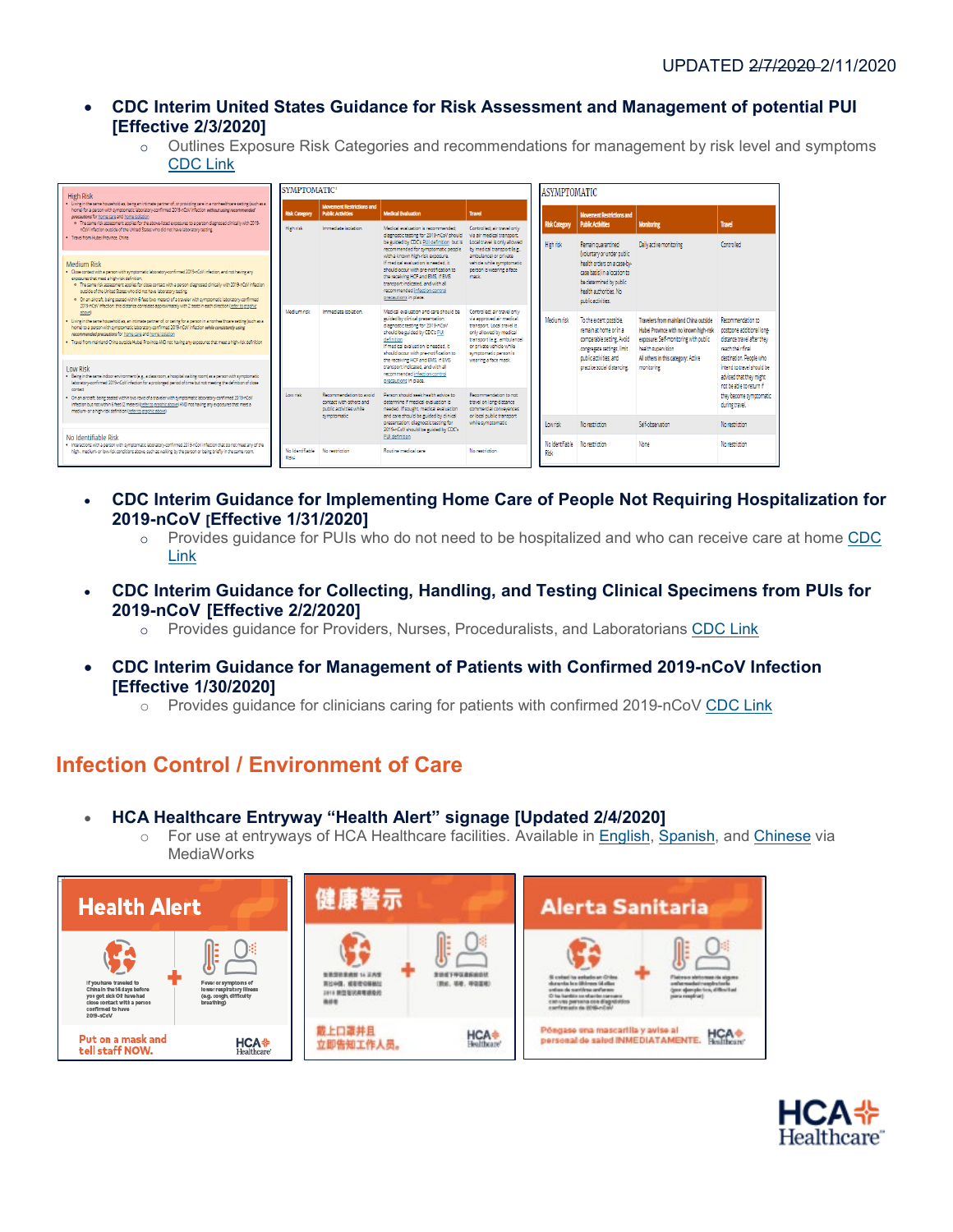#### • **HCA Healthcare Enhanced Precaution Signage [Effective 2/4/2020]**

o HCA-created signage aspecifying need for Airborne + Contact + Standard (Including Eyewear) PPE usage [\(MediaWorks Link](https://hcamediaworks.saepio.com/marketport/marketinghub.xhtml?go=viewAssetDetail_1223173_530)**)**



#### • **Hospital and Healthcare Provider Readiness Checklists**

o Identifies key actions that can be taken to enhance preparedness for potential or confirmed 2019-nCoV patients [CDC Link](https://www.cdc.gov/coronavirus/2019-ncov/hcp/preparedness-checklists.html)

| 廇 | Healthcare Providers Preparedness Checklist<br>A Checklist to aid healthcare providers in identifying key actions to enhance preparedness for patients<br>potentially infected with 2019-nCoV. |
|---|------------------------------------------------------------------------------------------------------------------------------------------------------------------------------------------------|
| 廇 | Hospital Preparedness Checklist<br>A Checklist to aid hospitals in identifying key actions to enhance preparedness for patients potentially infected<br>with 2019-nCoV.                        |

### • **Interim Infection Prevention and Control Recommendations for Patients with Confirmed 2019 nCoV or PUI for 2019-nCoV in Healthcare Settings [Updated 2/3/2020]** [CDC Link](https://www.cdc.gov/coronavirus/2019-nCoV/hcp/infection-control.html)

 $\circ$  Provides comprehensive quidelines for nfection control procedures including administrative rules and engineering controls, environmental hygiene, correct work practices, and appropriate use of personal protective equipment (PPE) are all necessary to prevent infections from spreading during healthcare delivery

#### • **EVS Notes**

Г

- o Manage medical waste (regulated and nonregulated) in accordance with routine procedures.
- o Routine cleaning and disinfection are appropriate. EPA-registered, hospital-grade disinfectants with effectiveness against viruses similar to 2019-nCoV on hard, non-porous surfaces, are on contract in the form of pre-saturated wipes, ready to use solutions and concentrates.

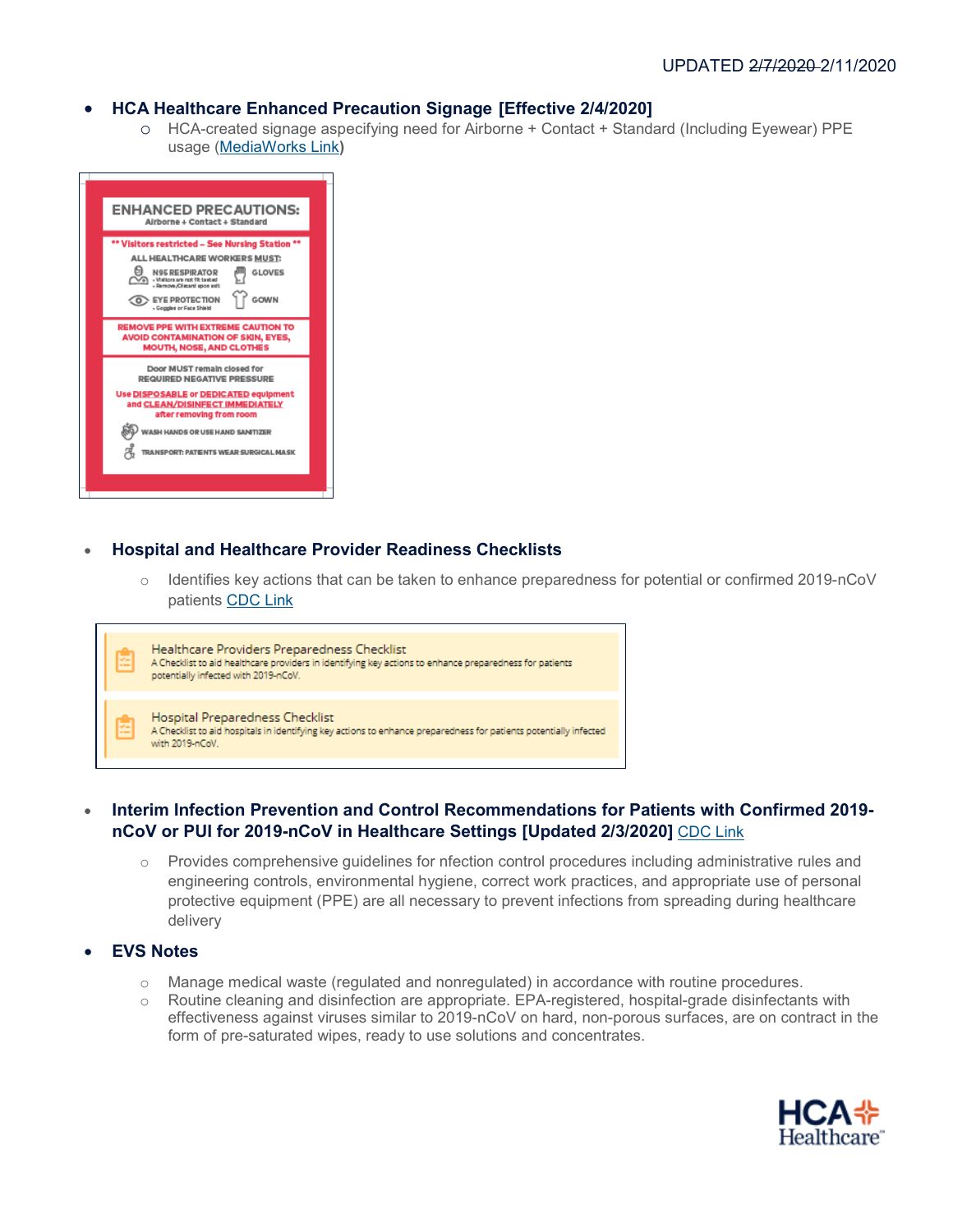### <span id="page-4-0"></span>**Human Resources**

- **2/11/2020 UPDATE: Interim US Guidance for Risk Assessment and Public Health Management of Healthcare Personnel with Potential Exposure in a Healthcare Setting to Patients with 2019 nCoV [effective 2/8/2020]** [CDC Link](https://www.cdc.gov/coronavirus/2019-ncov/hcp/guidance-risk-assesment-hcp.html)
	- $\circ$  To assist with assessment of risk, monitoring, and work restriction decisions for HCP with potential exposure to 2019-nCoV

| <b>Epidemiologic risk factors</b>                                                                                                                                                                                                                                                                                                                                                                                                            | <b>Exposure</b><br>category | <b>Recommended</b><br><b>Monitoring for</b><br>2019-nCoV<br>(until 14 days<br>after last<br>potential<br>exposure) | <b>Work</b><br><b>Restrictions</b><br>for<br>Asymptomati<br><b>HCP</b> |  | E. HCP (not wearing gloves) who have direct contact with the<br>secretions/excretions of a patient and the HCP failed to perform<br>immediate hand hveiene<br>Note: If the HCP performed hand hygiene immediately after contact,<br>this would be considered low risk.                                                                                                                     | Medium                       | Active                                | <b>Exclude from</b><br>work for 14<br>days after last<br>exposure |
|----------------------------------------------------------------------------------------------------------------------------------------------------------------------------------------------------------------------------------------------------------------------------------------------------------------------------------------------------------------------------------------------------------------------------------------------|-----------------------------|--------------------------------------------------------------------------------------------------------------------|------------------------------------------------------------------------|--|--------------------------------------------------------------------------------------------------------------------------------------------------------------------------------------------------------------------------------------------------------------------------------------------------------------------------------------------------------------------------------------------|------------------------------|---------------------------------------|-------------------------------------------------------------------|
| A. HCP (with unprotected eyes, nose, or mouth) who perform or are<br>present in the room for a procedure likely to generate higher<br>concentrations of respiratory secretions or aerosols (e.g.,<br>cardiopulmonary resuscitation, intubation, extubation,<br>bronchoscopy, nebulizer therapy, soutum induction)                                                                                                                            | <b>High</b>                 | Active                                                                                                             | Exclude from<br>work for 14<br>days after last<br>exposure             |  | F. HCP wearing a facemask or respirator only who have prolonged<br>close contact with a patient who was wearing a facemask<br>Note: A respirator confers a higher level of protection than a<br>facemask. However, they are grouped together in this scenario and                                                                                                                          | Low                          | Self with<br>delegated<br>supervision | None                                                              |
| B. HCP who perform or are present in the room for a procedure<br>likely to generate higher concentrations of respiratory secretions or<br>aerosols (e.g., cardiopulmonary resuscitation, intubation, extubation,                                                                                                                                                                                                                             | Medium                      | Active                                                                                                             | <b>Exclude from</b><br>work for 14<br>days after last                  |  | classified as low-risk because the patient was wearing a facemask for<br>source control.                                                                                                                                                                                                                                                                                                   |                              |                                       |                                                                   |
| bronchoscopy, nebulizer therapy, sputum induction) and not using a<br>gown and gloves.<br>Note: If the HCP's eyes, nose, or mouth were also unprotected they<br>would fall into the high-risk category above.                                                                                                                                                                                                                                |                             |                                                                                                                    | exposure                                                               |  | G. HCP using all recommended PPE (i.e., a respirator, eve protection,<br>gloves and a gown) while caring for or having contact with the<br>secretions/excretions of a patient                                                                                                                                                                                                              | Low                          | Self with<br>delegated<br>supervision | None                                                              |
| C. HCP (with unprotected eyes, nose, or mouth) who have prolonged<br>close contact with a patient who was not wearing a facemask<br>Note: A respirator confers a higher level of protection than a<br>facemask. However, they are group together in this scenario<br>because (even if a respirator or facemask was worn) the eves remain<br>uncovered while having prolonged close contact with a patient who<br>was not wearing a facemask. | Medium                      | Active                                                                                                             | Exclude from<br>work for 14<br>days after last<br>exposure             |  | H. HCP (not using all recommended PPE) who have brief interactions<br>with a or patient regardless of whether patient was wearing a<br>facemask (e.g., brief conversation at a triage desk: briefly entering a<br>patient room but not having direct contact with the patient or their<br>secretions/excretions: entering the patient room immediately after<br>they have been discharged) | Low                          | Self with<br>delegated<br>supervision | None                                                              |
| D. HCP (with unprotected eye, nose, and mouth) who have<br>prolonged close contact with a patient who was wearing a facemask                                                                                                                                                                                                                                                                                                                 | Medium                      | Artive                                                                                                             | <b>Exclude from</b><br>work for 14<br>days after last<br>exposure      |  | I. HCP who walk by a patient or who have no direct contact with the<br>patient or their secretions/excretions and no entry into the patient<br>room                                                                                                                                                                                                                                        | No.<br>identifiable<br>risk. | None                                  | None                                                              |

#### • **Healthcare workers returning from travel to China [Effective 2/6/2020]** [CDC Link](https://www.cdc.gov/coronavirus/2019-ncov/php/risk-assessment.html)

- $\circ$  Individuals who have been to China, even if not exposed to an individual diagnosed with coronavirus and not experiencing symptoms (fever, cough, or difficulty breathing) are now considered at "Medium Risk" of transmitting the virus and need to restrict contact outside the home environment, including entering the workplace.
- $\circ$  Individuals with symptoms should wear a mask and seek medical care, while alerting provider ahead of time that they are at risk of exposure to coronavirus.

#### • **OSHA-compiled 2019-nCoV webpage** [OSHA Link](https://www.osha.gov/SLTC/novel_coronavirus/)

o Additional compilation of resources (most links to CDC) as identified by OSHA and the United States Department of Labor

### <span id="page-4-1"></span>**Operational Considerations**

- **HealthTrust Pharmacy Services Pharmaceutical Supply Chain Assessment & Risk Profile due to Coronavirus [Sent 2/6/2020]** [Link](https://portal.healthtrustpg.com/-/media/EC428141F1CB4D49B626574E5C7D721A.ashx?utm_campaign=2018%20Response%20MedSurg%20-%20Alert&utm_source=hs_email&utm_medium=email&utm_content=83027565&_hsenc=p2ANqtz-9Z0asve40cKBcE6OhE-EKFrjFoGS9du561VOmGwVCqeYjjUHKk5ryxbIWeS-z4HLAisGoczRf14AJzlOXKVzeVOKb2bwJLBNasGpFDXoWLXf7xch4&_hsmi=83027565)
	- $\circ$  Shares intelligence on the potential implications of CoronaVirus related to the access and supply of pharmaceuticals for our members.
- **Laboratory Services Notes**
	- o Per Laboratory Service Line email sent 1/27/20

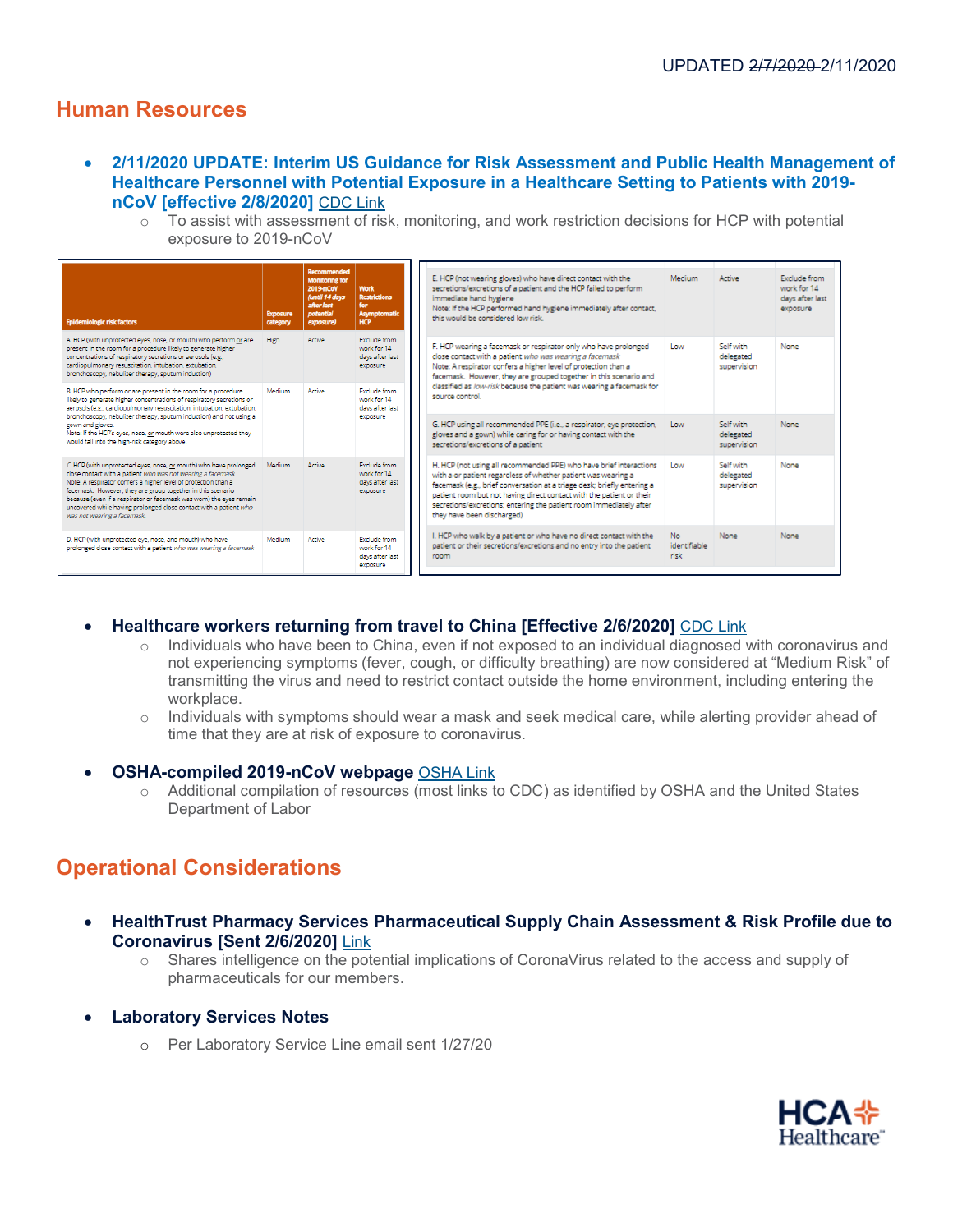- o We have received notification from BioFire Diagnostics on the ability to detect Coronavirus on the BioFire respiratory and pneumonia panels.
- o As expected, they DO NOT predict cross-reactivity of the 2019-nCoV with any of the BioFire Film Array Coronavirus assays.
- o HCA Healthcare facilities utilizing BioFire Film Array respiratory assays should amend a comment to the results to include*:* "This panel does not detect the novel 2019 Coronavirus (2019-nCov). Any positive or negative coronavirus result should not be used to diagnose patients for the 2019-nCoV. Please refer to the CDC website for testing recommendations."
- $\circ$  At this time the only options for diagnostic testing are the CDC or State Department of Health labs.

#### • **PPE Notes**

- o 2/11/2020 UPDATE: CDC offers strategies for healthcare settings on how to optimize supplies of N-95 respirators in the face of decreasing supply. These strategies are organized using the occupational health and safety hierarchy of controls approach. [CDC Guidance Link](https://www.cdc.gov/coronavirus/2019-ncov/hcp/respirator-supply-strategies.html)
- o **Guidance for HCA Healthcare is to continue practicing judicious stewardship by assuring responsible use of PPE (personal protective equipment) including respiratory protection (facemasks and N-95 respirators), gowns and eye protection**
- $\circ$  Corporate emergency preparedness and HealthTrust is actively evaluating resources, including supplies on hand for facemasks, N-95 respirators, PAPR supplies, eye protections, and pharmaceuticals. Guidance at this time is to continue with normal operating volume for flu season. For any requests for increased supplies please reach out to your supply chain leaders (do not partner with external vendors at this time). CSG Infection Prevention and HealthTrust supply chain are partnering to monitor facilities' usage and par levels.

#### • **N-95 Respirators Notes**

- o Facilities that have already converted from N-95 respirators to PAPRs are asked to LIMIT implementing N-95 testing at this time. Do work with facility and division supply chain to inventory PAPR supplies and establish surge stock volumes.
- o High-risk healthcare personnel (ER, ICU, etc.) should be strategically identified to be N95 respirator fittested (if not current). Judiciously conduct annual re-fit testing at this time to conserve supplies.
- o At this time, discard N-95 respirators after use. Limit room entry to essential healthcare personnel and bundle patient care interactions together to limit room entry and exit to conserve supplies.
- $\circ$  Below you can find a summary of N-95 shelf life by line item, alongside supplier specific updates.

| <b>Supplier Update</b>   | Date             | Additional Information |
|--------------------------|------------------|------------------------|
| 3M                       | February 6, 2020 | N95 Shelf Life Data    |
| Halyard                  | February 6, 2020 | N95 Shelf Life Data    |
| <b>O&amp;M Update</b>    | February 6, 2020 |                        |
| <b>Micro-Tech Update</b> | February 5, 2020 |                        |
| <b>McKesson Update</b>   | February 4, 2020 |                        |